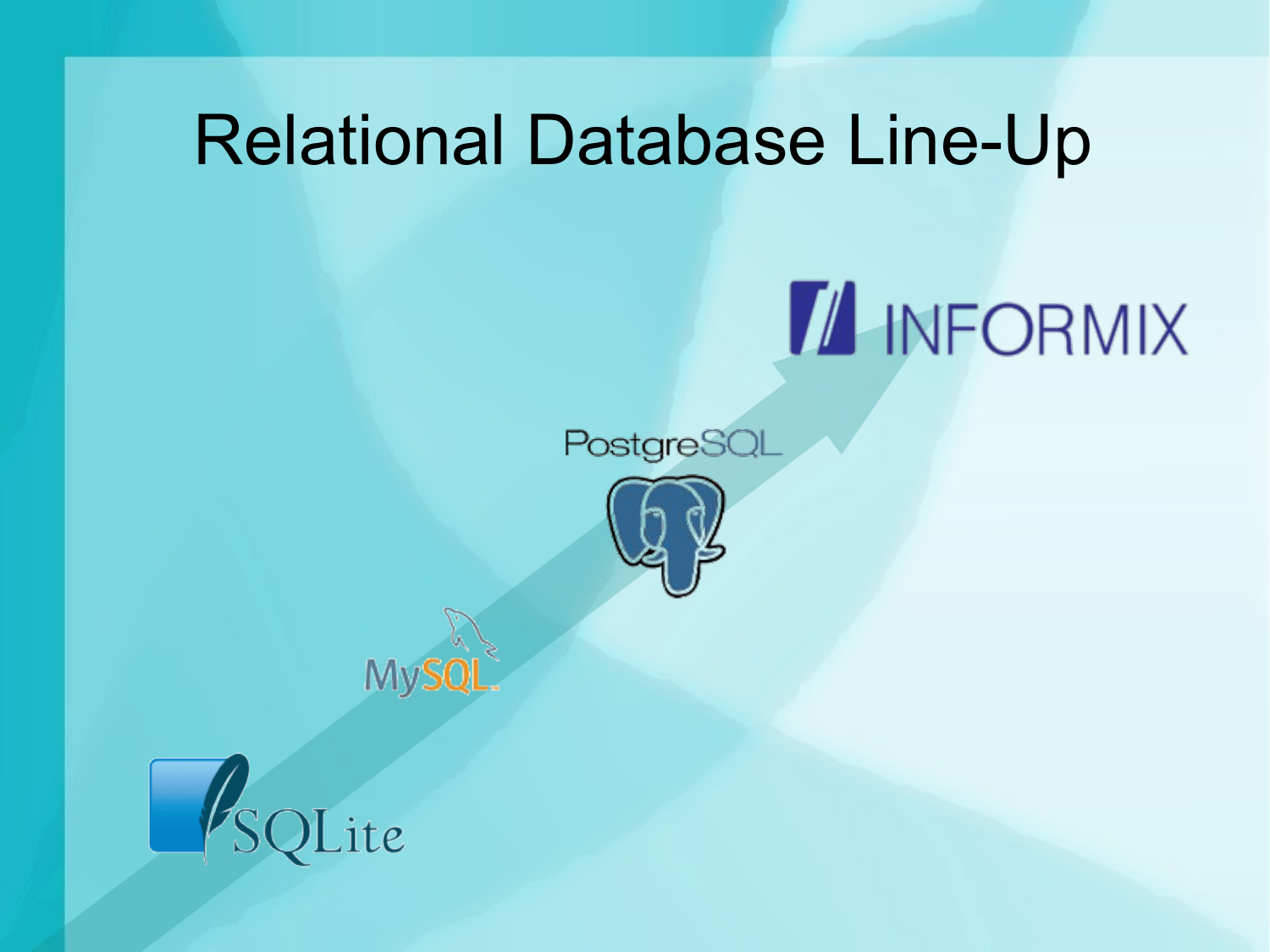#### SQLite: a different animal

- Engineless
	- Meant for 'local' applications.
	- Simplicity not concurrency.
	- No setup.
	- Has real limitations...which may not matter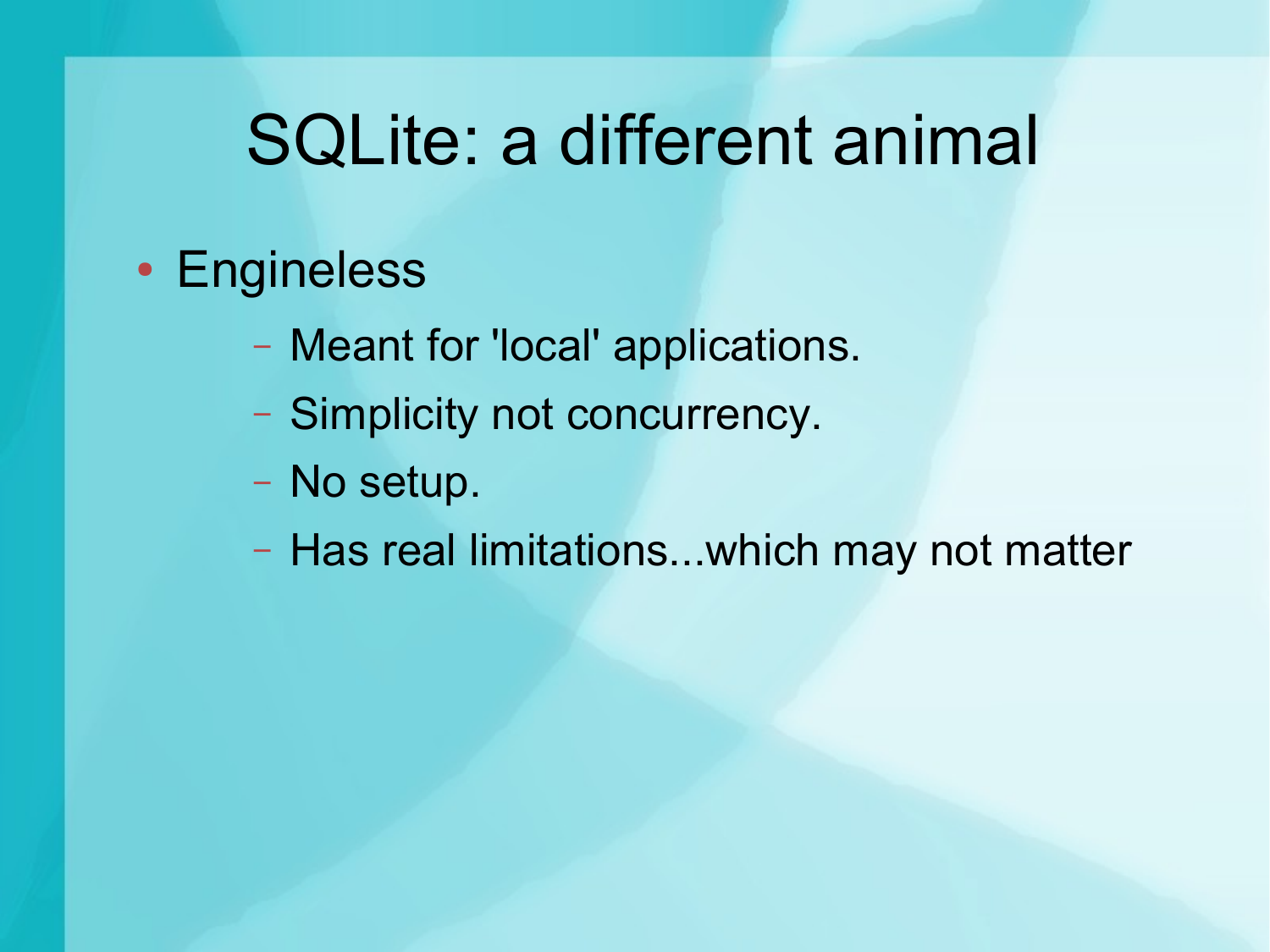#### Informix: Innovation Edition

- Free Download & License
	- http://ibm.co/oBz9kw
- Limited to 4 cores / 2GB RAM
- Unlimited Storage
- All replication options supported
- GIS "datablade" included.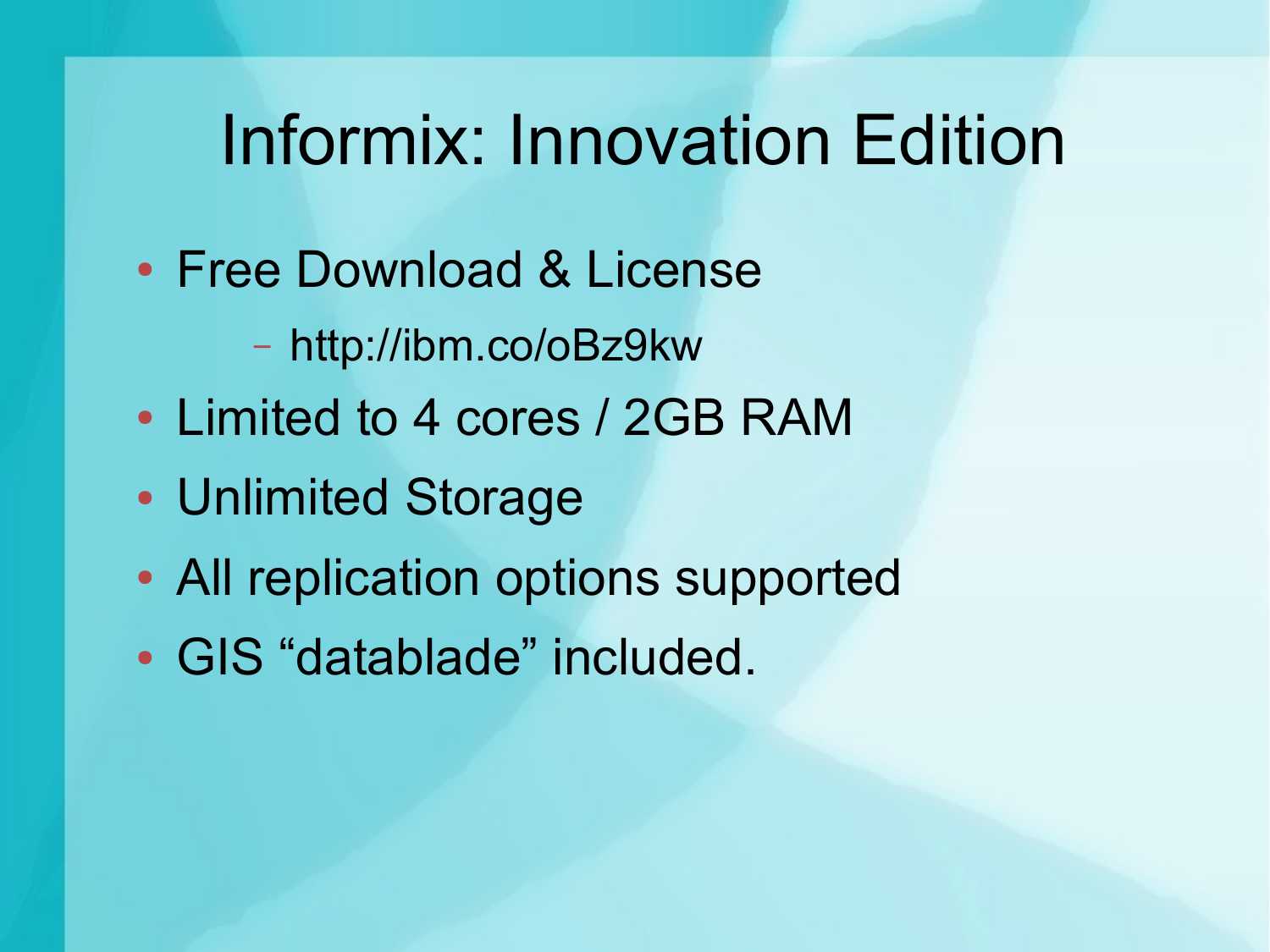#### Beware Benchmarks

- Benchmarks often hide more truth than they reveal.
- Performance depends on many things.
- Configuration matters
	- PostgreSQL default settings are ridiculous.
	- MySQL benchmarks often performed using MyISAM storage.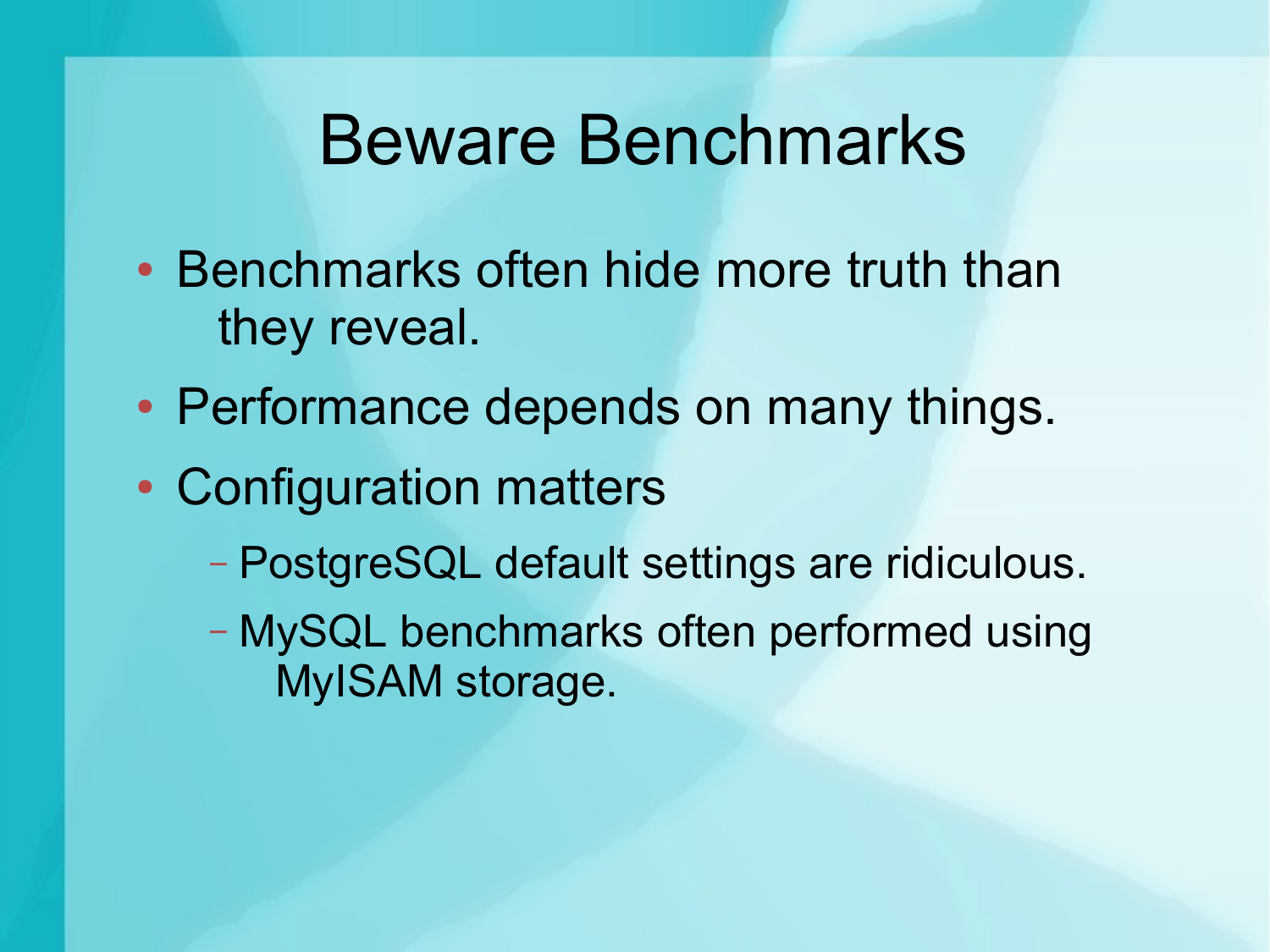#### Considerations

- Licensing
- Platform
- Concurrency
- Scalability / Availability
- Query Types
- Security
- Instrumentation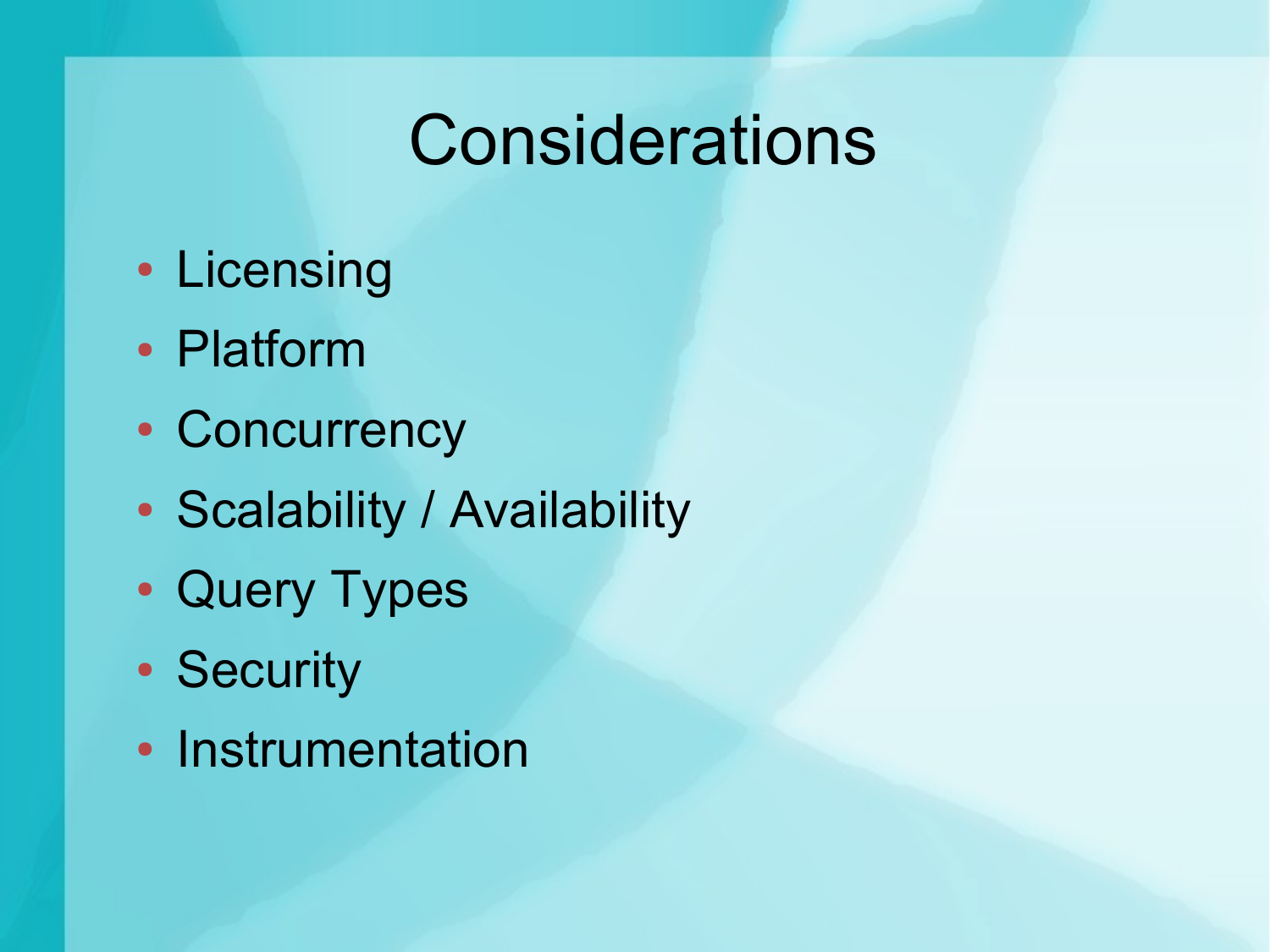#### Platform

•Good support in Java is ubiquitous. •PHP has a strong MySQL bias. ●PostgreSQL well supported in most environments. ●Support for commercial engines varies.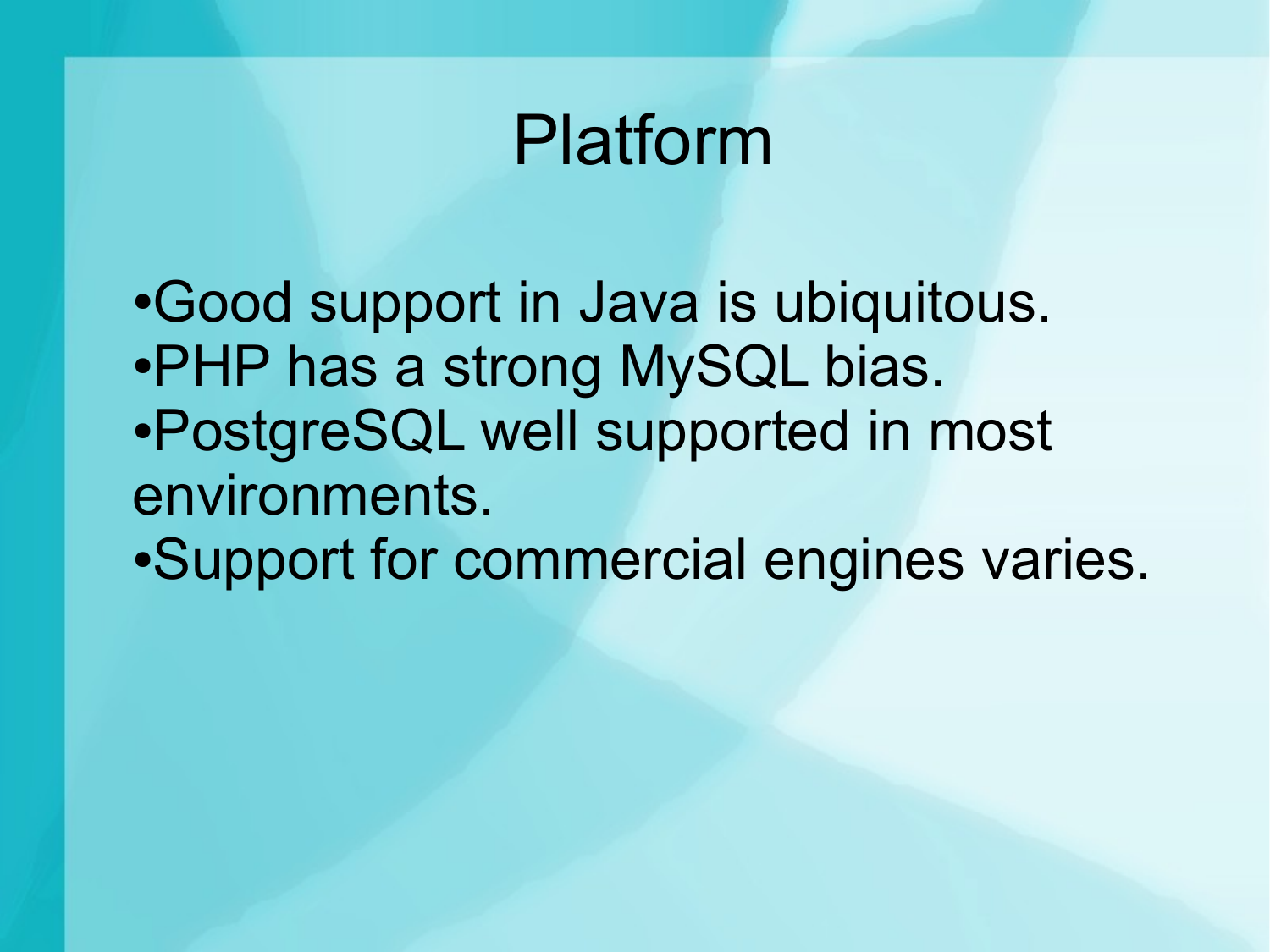## Licensing

| vstem             | <b>License</b>                      |
|-------------------|-------------------------------------|
| <b>SQLite</b>     | <b>Public Domain</b><br>Proprietary |
| <b>MySQL</b>      | $GPL$ ( $CE1$ )<br>Proprietary      |
| <b>PostgreSQL</b> | PostgreSQL <sup>2</sup>             |
| Informix/DB2      | Proprietary                         |

<sup>1</sup>Community Edition  ${}^{2}$ Equivalent to BSD & MIT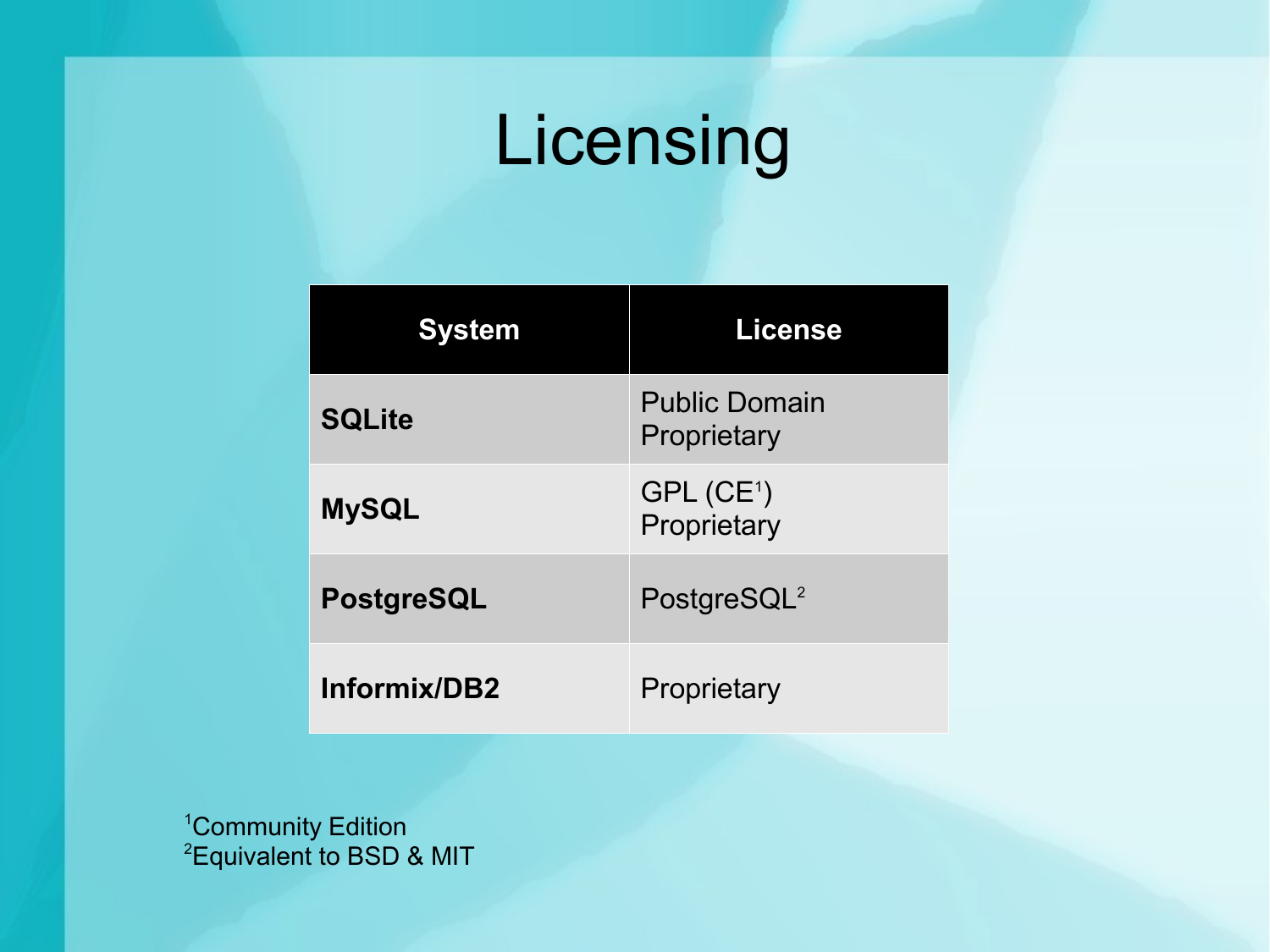# **Concurrency**

|              | <b>System</b>                                                                                                                                                   |  | <b>General</b>   | <b>Isolation</b>                                                     |                                                                                                 | <b>Note</b> |                                       |  |
|--------------|-----------------------------------------------------------------------------------------------------------------------------------------------------------------|--|------------------|----------------------------------------------------------------------|-------------------------------------------------------------------------------------------------|-------------|---------------------------------------|--|
|              | <b>SQLite</b>                                                                                                                                                   |  | Low (File Based) | <b>READ COMMITED</b><br>Writes lock tables<br><b>READ UNCOMMITED</b> |                                                                                                 |             |                                       |  |
|              | <b>MySQL</b><br>Good                                                                                                                                            |  |                  |                                                                      | <b>READ COMMITED</b><br><b>READ UNCOMMITED</b><br><b>REPEATABLE READ</b><br><b>SERIALIZABLE</b> |             | Impacts performance<br>significantly. |  |
| PostgreSQL   |                                                                                                                                                                 |  | <b>Excellent</b> |                                                                      | <b>READ COMMITED</b><br><b>READ UNCOMMITED</b><br><b>REPEATABLE READ</b><br><b>SERIALIZABLE</b> |             |                                       |  |
| Informix/DB2 |                                                                                                                                                                 |  | <b>Excellent</b> |                                                                      | <b>READ COMMITED</b><br><b>READ UNCOMMITED</b><br><b>REPEATABLE READ</b><br><b>SERIALIZABLE</b> |             |                                       |  |
|              | <b>Isolation Level</b><br><b>Dirty Read</b><br><b>Yes</b><br><b>READ UNCOMMITED</b><br><b>No</b><br><b>READ COMMITED</b><br><b>No</b><br><b>REPEATABLE READ</b> |  |                  |                                                                      | Non-repeatable<br>Read                                                                          |             | <b>Phantom Read</b>                   |  |
|              |                                                                                                                                                                 |  | Yes              |                                                                      |                                                                                                 | <b>Yes</b>  |                                       |  |
|              |                                                                                                                                                                 |  |                  | <b>Yes</b>                                                           |                                                                                                 |             | <b>Yes</b>                            |  |
|              |                                                                                                                                                                 |  | No.              |                                                                      | Yes                                                                                             |             |                                       |  |
|              | <b>SERIALIZABLE</b>                                                                                                                                             |  | <b>No</b>        |                                                                      | <b>No</b>                                                                                       |             | <b>No</b>                             |  |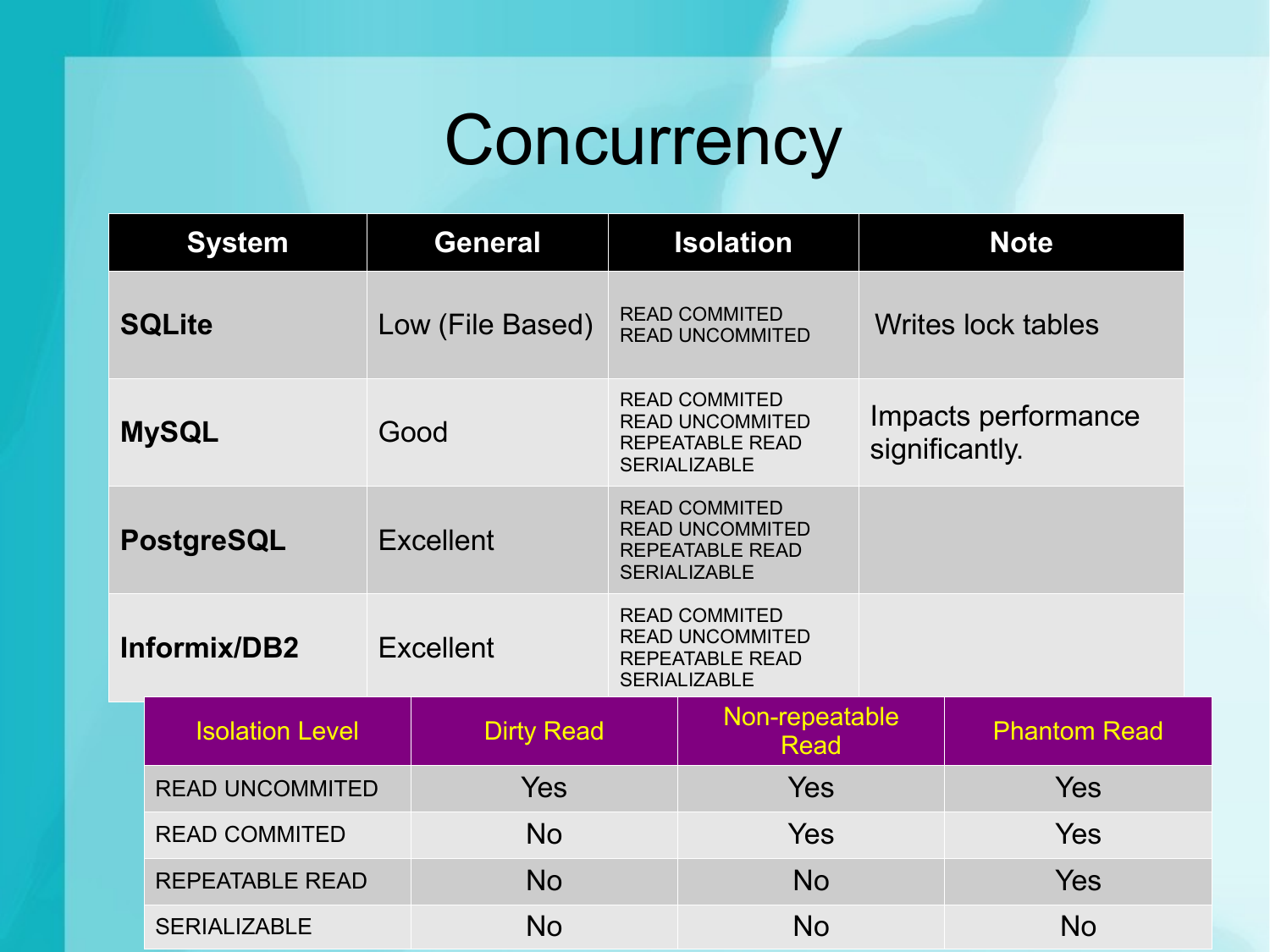#### MySQL vs. PostgreSQL

#### Maybe; beware benchmarks, but...

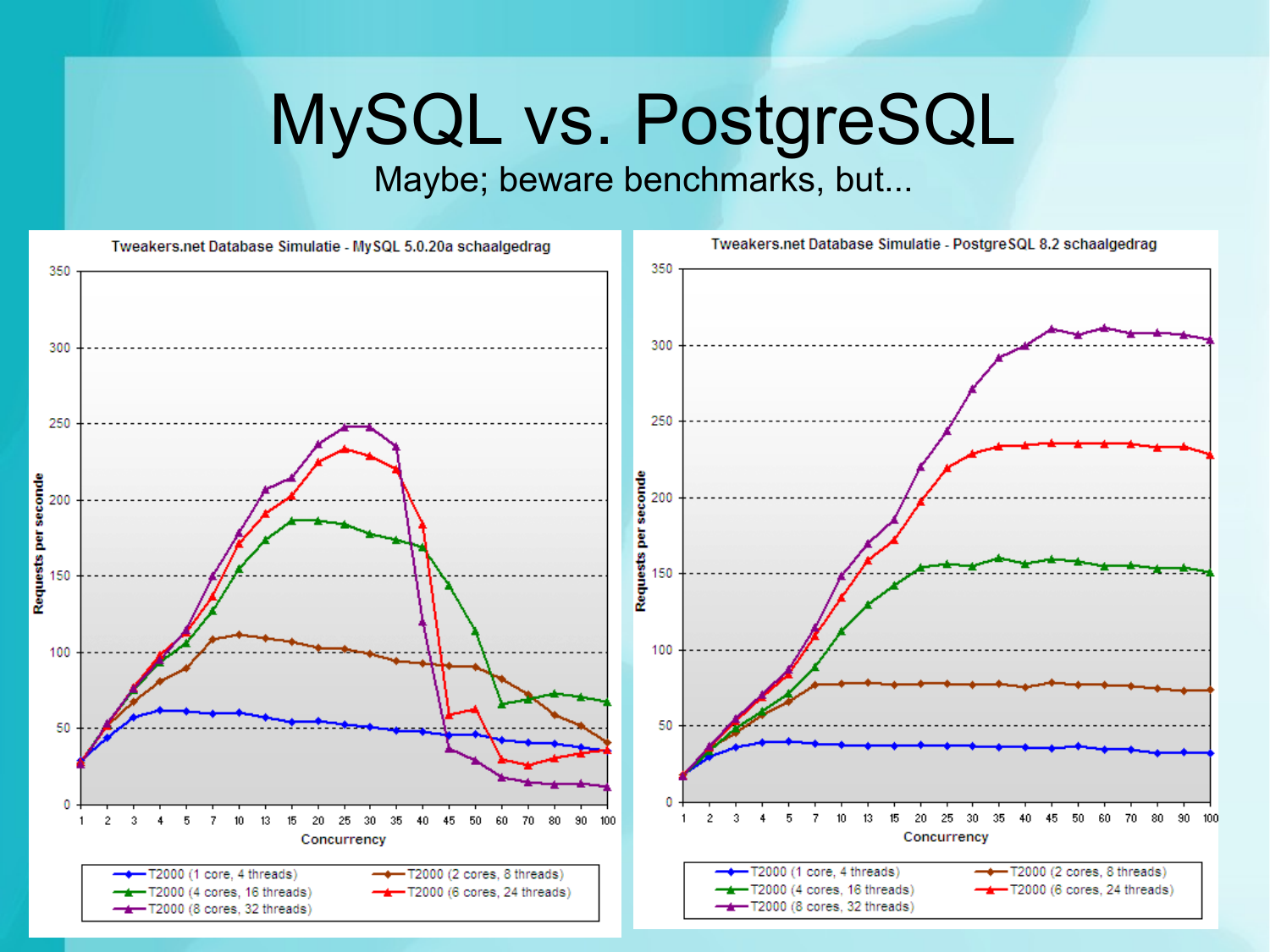### Scalability / Availability

| <b>System</b> | <b>Failover</b><br>(PITR) | <b>Master /</b><br><b>Slave</b> | Master /<br><b>Master</b> | <b>Mix</b> |
|---------------|---------------------------|---------------------------------|---------------------------|------------|
| <b>SQLite</b> | n/a                       | n/a                             | n/a                       | n/a        |
| <b>MySQL</b>  | <b>Yes</b>                | Yes                             | <b>No</b>                 | n/a        |
| PostgreSQL    | Yes                       | Yes                             | Maybe <sup>1</sup>        | $\ddot{?}$ |
| Informix/DB2  | Yes                       | <b>Yes</b>                      | Yes                       | <b>Yes</b> |

<sup>1</sup>Requires non-core components.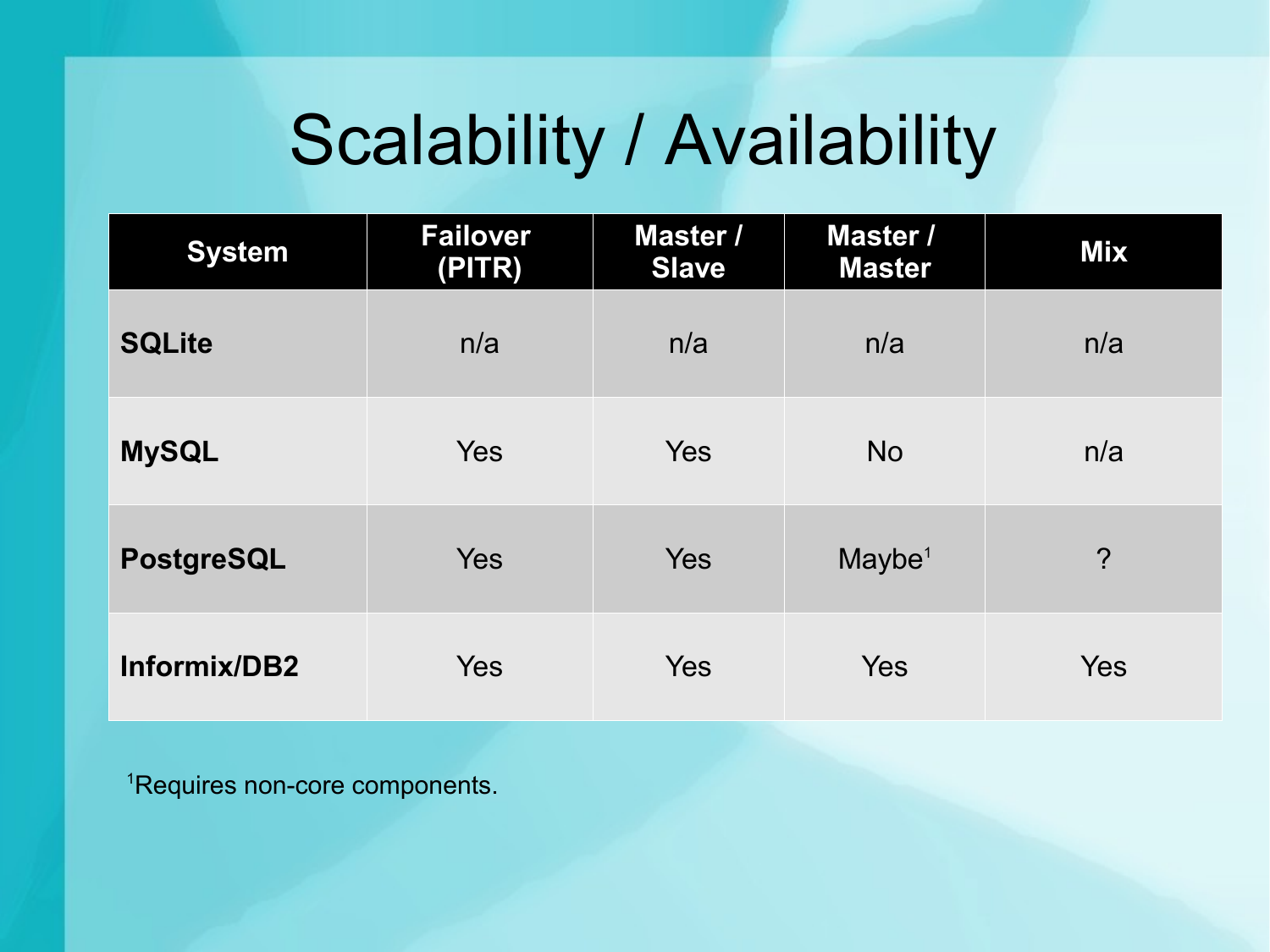### Query Types

- Query A is not Query B
	- "Data Warehouse" Queries
		- BIG results
		- Complex Correlations
	- Non-Relational Queries
		- Most modern database systems are hybrids.
		- Facilities for un-[or less]-structured data.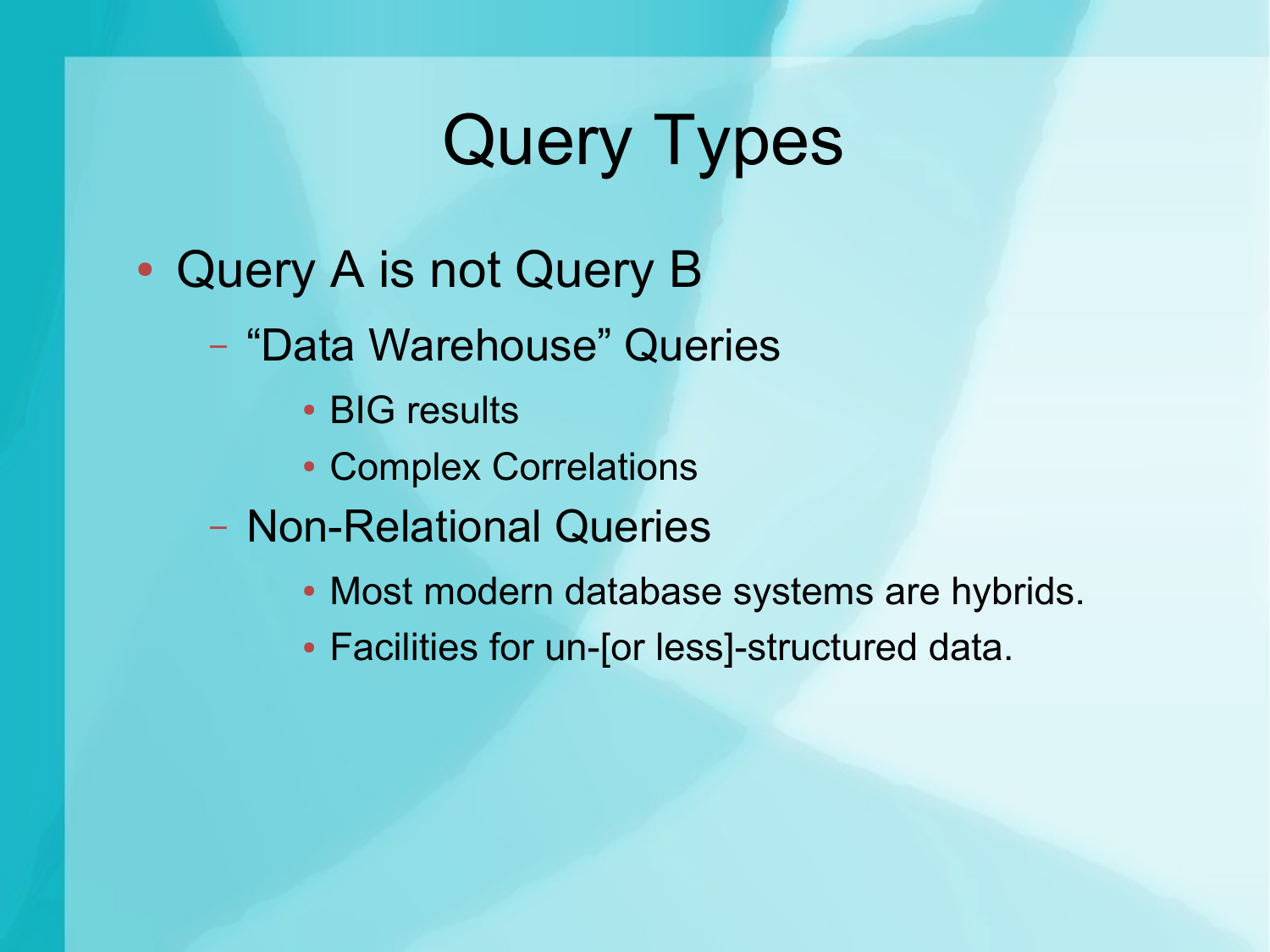#### Advanced Data Storage

| <b>System</b>     | <b>Partitioned</b><br><b>Tales</b> | <b>Conditional</b><br><b>Indexes</b> | <b>Functional</b><br><b>Indexes</b> | <b>Query</b><br><b>Priority</b> |
|-------------------|------------------------------------|--------------------------------------|-------------------------------------|---------------------------------|
| <b>SQLite</b>     | <b>No</b>                          | <b>No</b>                            | <b>No</b>                           | <b>No</b>                       |
| <b>MySQL</b>      | <b>Yes</b>                         | <b>No</b>                            | <b>No</b>                           | Very<br>Limited                 |
| <b>PostgreSQL</b> | <b>Yes</b><br>(but odd)            | <b>Yes</b>                           | <b>Yes</b>                          | <b>No</b>                       |
| Informix/DB2      | <b>Yes</b>                         | <b>Yes</b>                           | Yes                                 | Yes                             |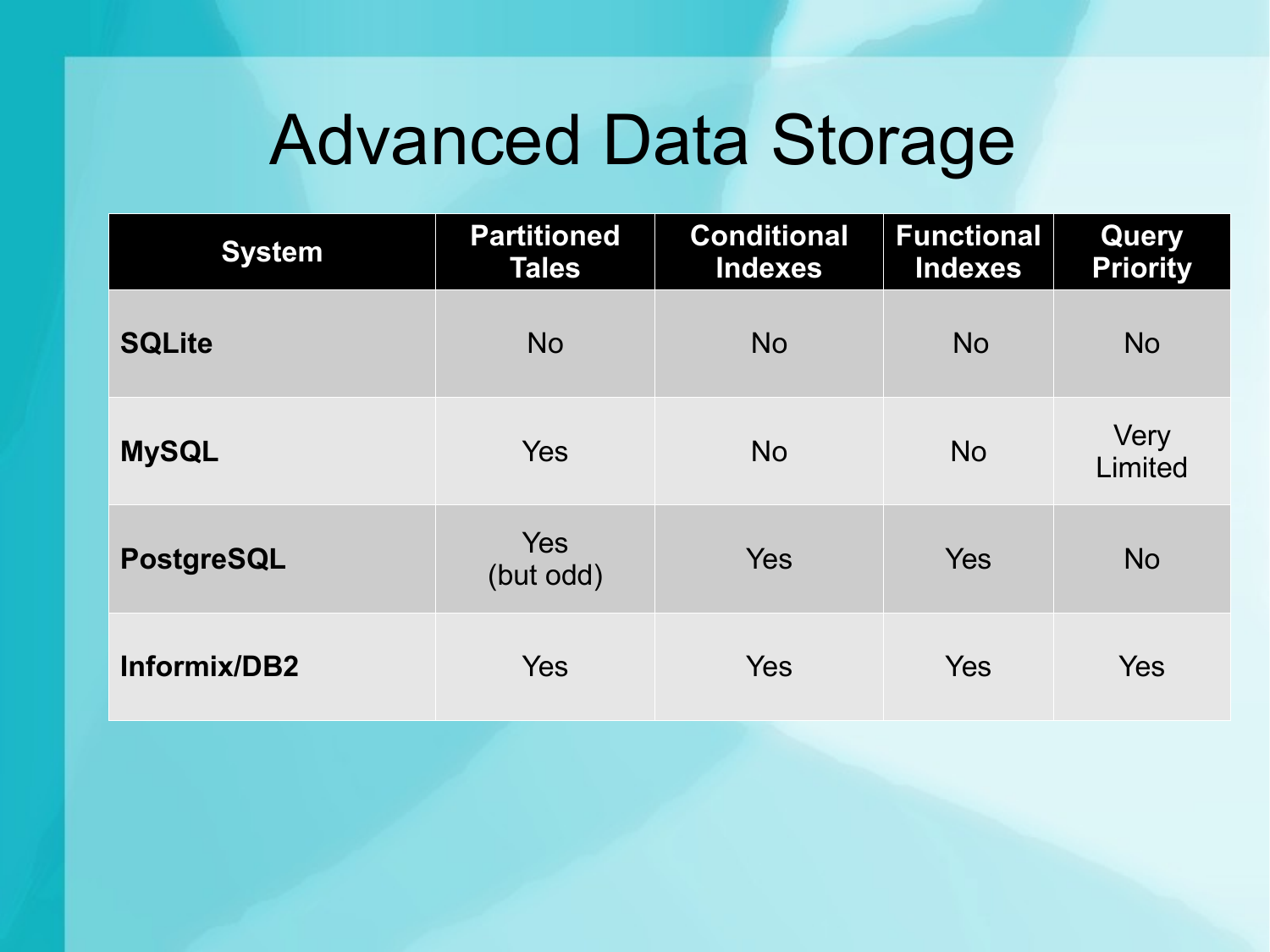#### Partitioned Table **MySQL**

CREATE TABLE trb3 (id INT, name VARCHAR(50), purchased DATE) PARTITION BY RANGE( YEAR(purchased) ) ( PARTITION p0 VALUES LESS THAN (1990), PARTITION p1 VALUES LESS THAN (1995), PARTITION p2 VALUES LESS THAN (2000), PARTITION p3 VALUES LESS THAN (2005) );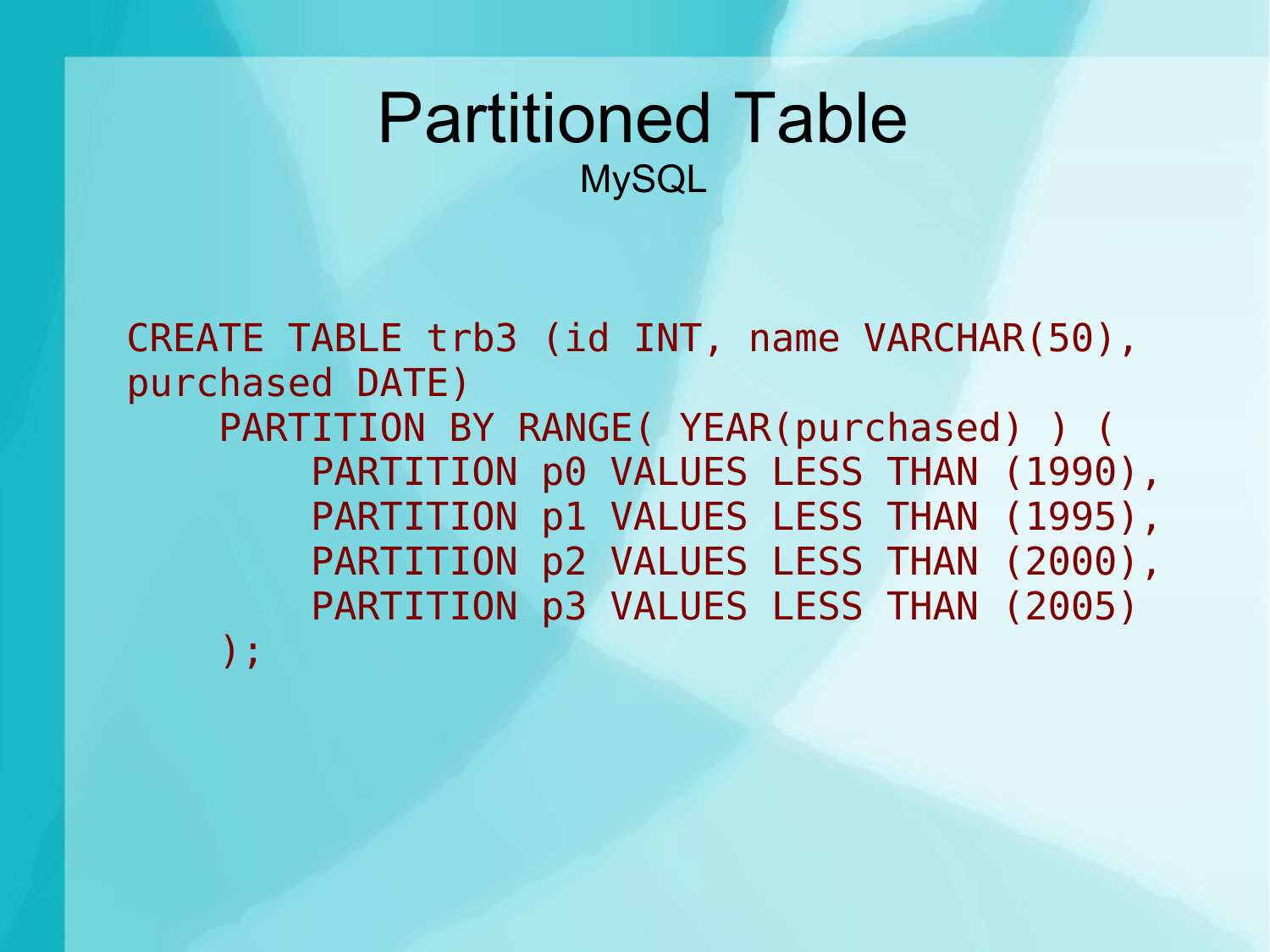#### Conditional Indexes PostgreSQL

CREATE INDEX assigned task links ON obj\_link(target\_id) WHERE link type = 'Preferred Job Executant'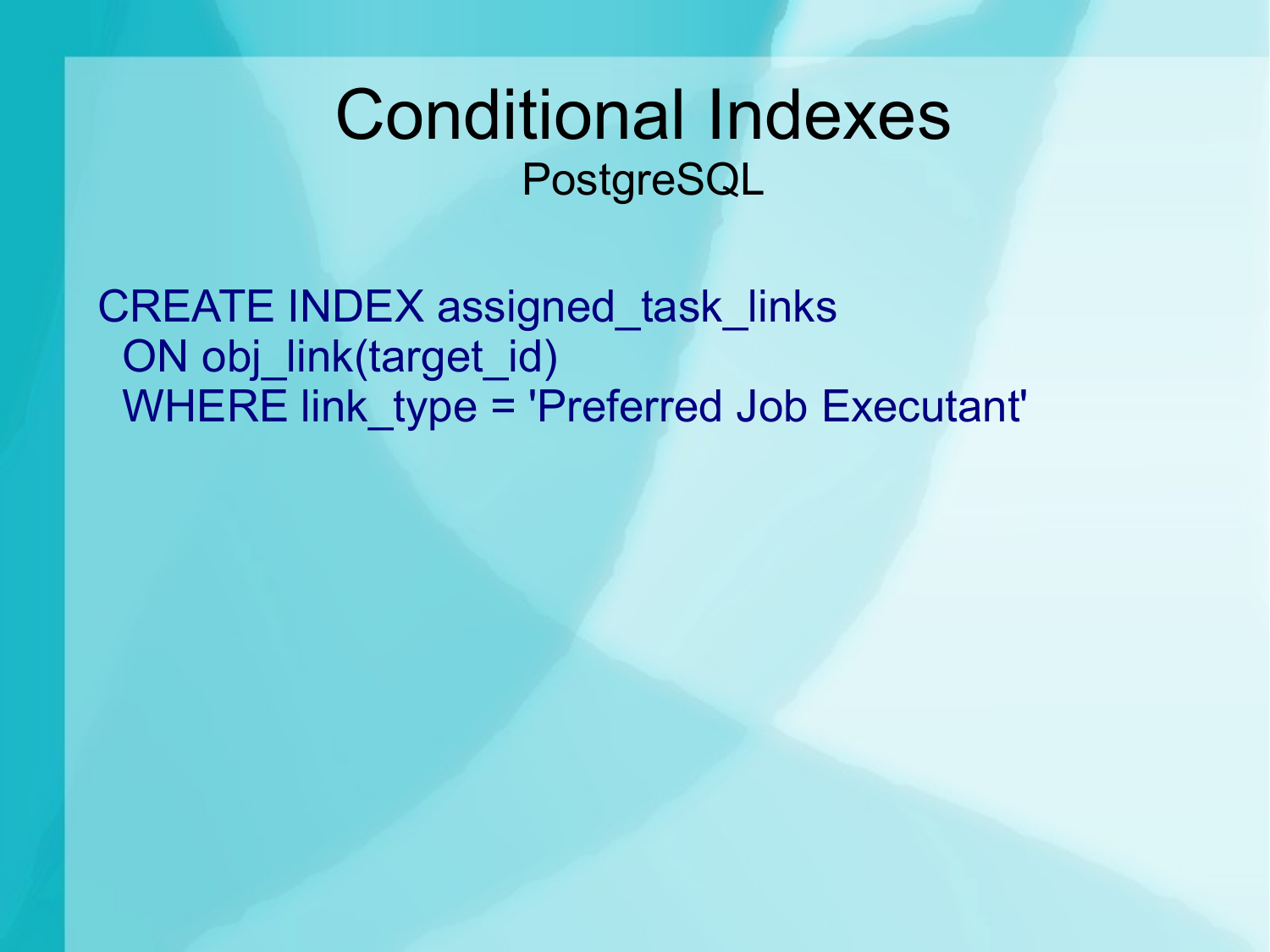#### Functional Index Informix

CREATE FUNCTION toLower( name VARCHAR(255)) RETURNS VARCHAR(255) WITH (NOT VARIANT); RETURN lower( name ); END FUNCTION;

CREATE INDEX test ON oemr(toLower(oe\_oem\_code));

SELECT \* FROM oemr WHERE toLower(oe\_oem\_desc) = 'hyster';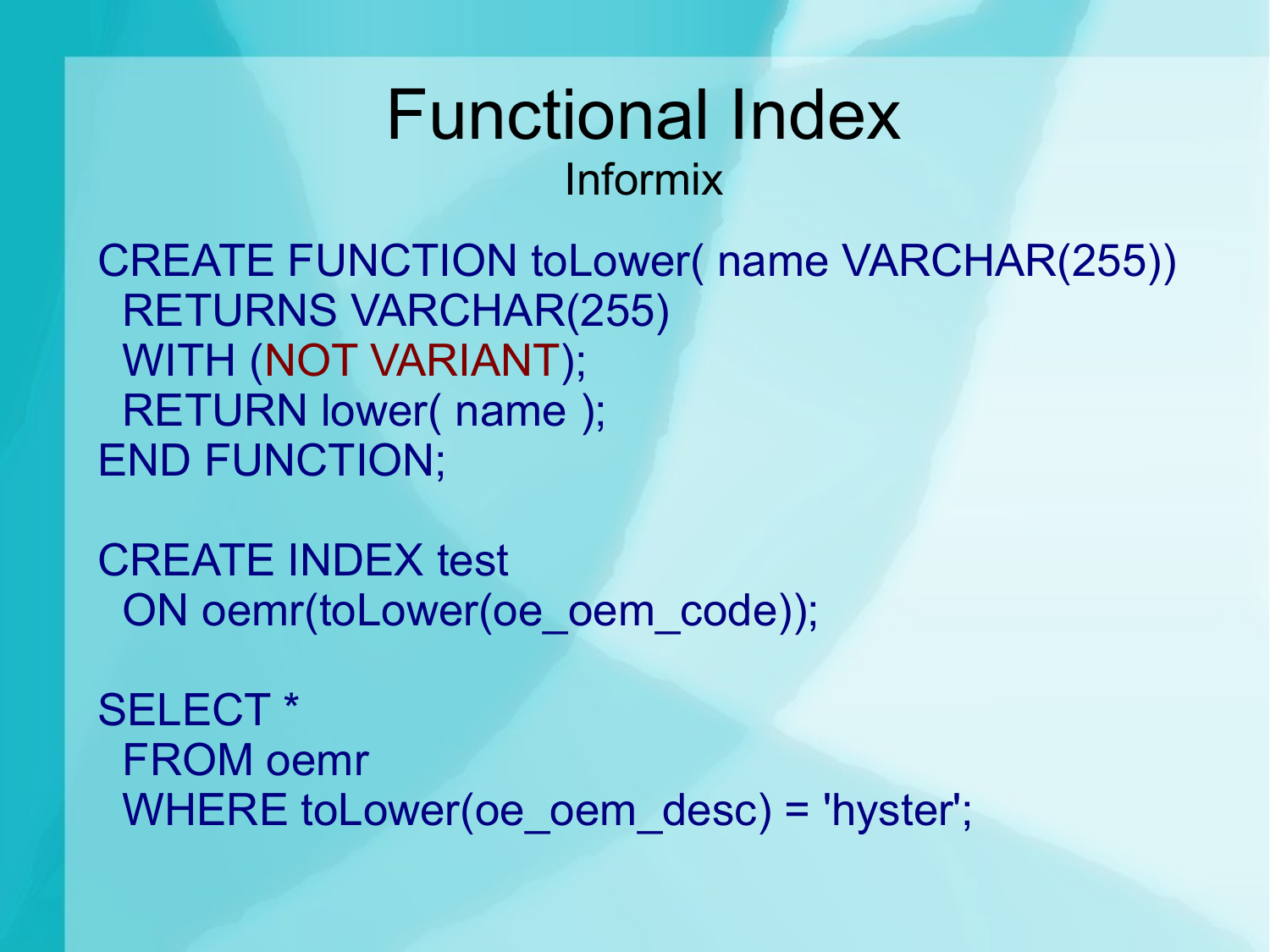#### Non-Traditional Data Types

| <b>System</b>     | "Full Text" | <b>XML</b>    | GIS        | <b>Collections</b>                                                                                   |
|-------------------|-------------|---------------|------------|------------------------------------------------------------------------------------------------------|
| <b>SQLite</b>     | <b>No</b>   | <b>No</b>     | <b>No</b>  | <b>No</b>                                                                                            |
| <b>MySQL</b>      | <b>Yes</b>  | As<br>strings | Yes        | <b>ENUM</b><br><b>SET (String)</b>                                                                   |
| <b>PostgreSQL</b> | <b>Yes</b>  | Limited       | Yes        | <b>ARRAY (Any)</b><br>ROW / Structure <sup>1</sup><br><b>ENUM</b>                                    |
| Informix/DB2      | Yes         | <b>Yes</b>    | <b>YES</b> | LIST <sup>2</sup><br>SET <sup>3</sup><br><b>MULTISET<sup>4</sup></b><br>ROW / Structure <sup>1</sup> |

<sup>1</sup>A compound data-element. <sup>2</sup>Elements are not unique and ordered <sup>3</sup>Elements are unique and unordered 4Elements are not unique and unordered.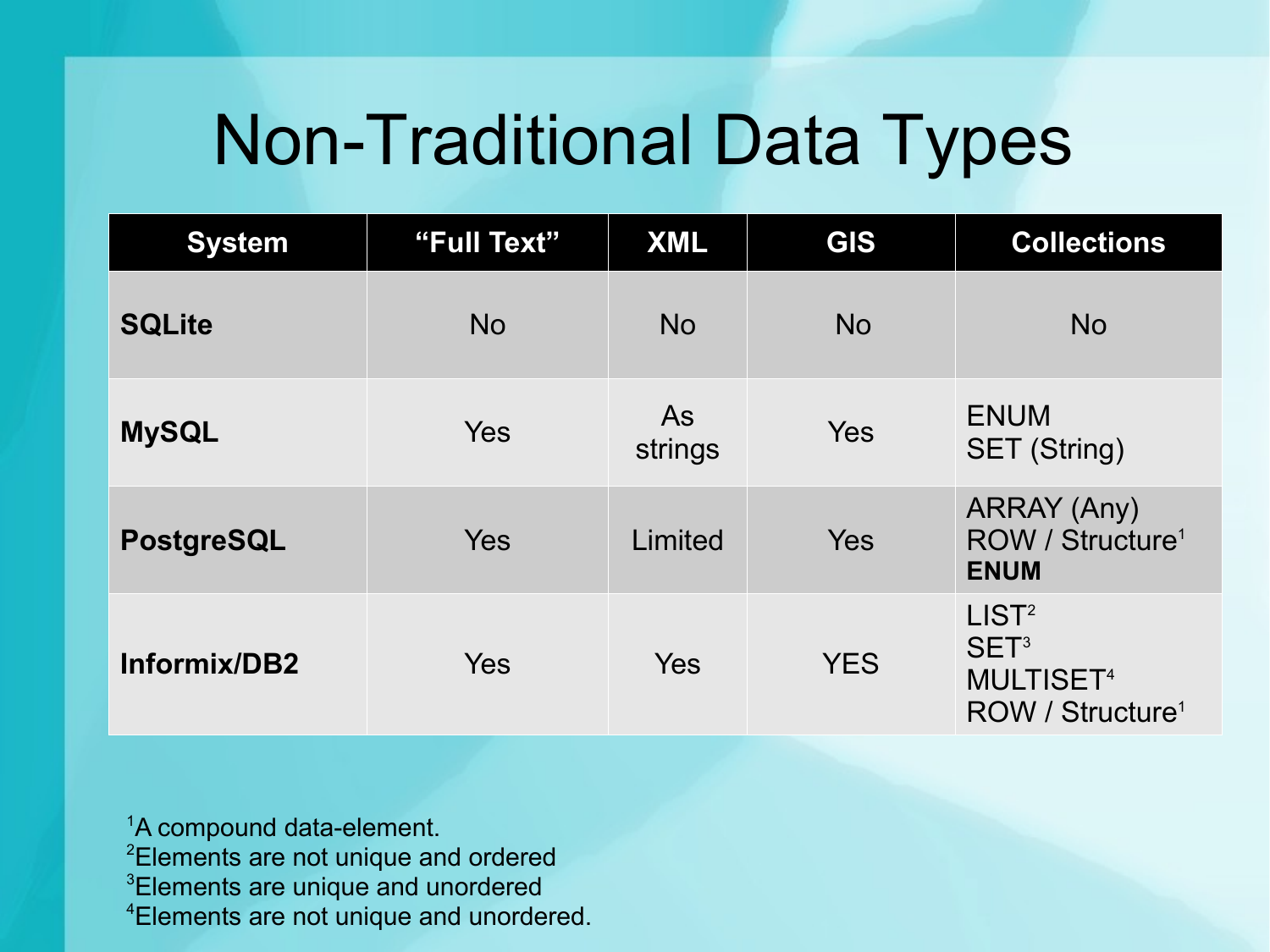### Non-Traditional Data-Types

Complex Type: PostgreSQL

CREATE TYPE inventory item AS ( name text, supplier\_id integer, price numeric);

CREATE TABLE inventory(item inventory item, count integer);

INSERT INTO inventory VALUES (ROW('fuzzy dice', 42, 1.99), 1000);

CREATE TABLE orders (order id INT, items inventory item[]);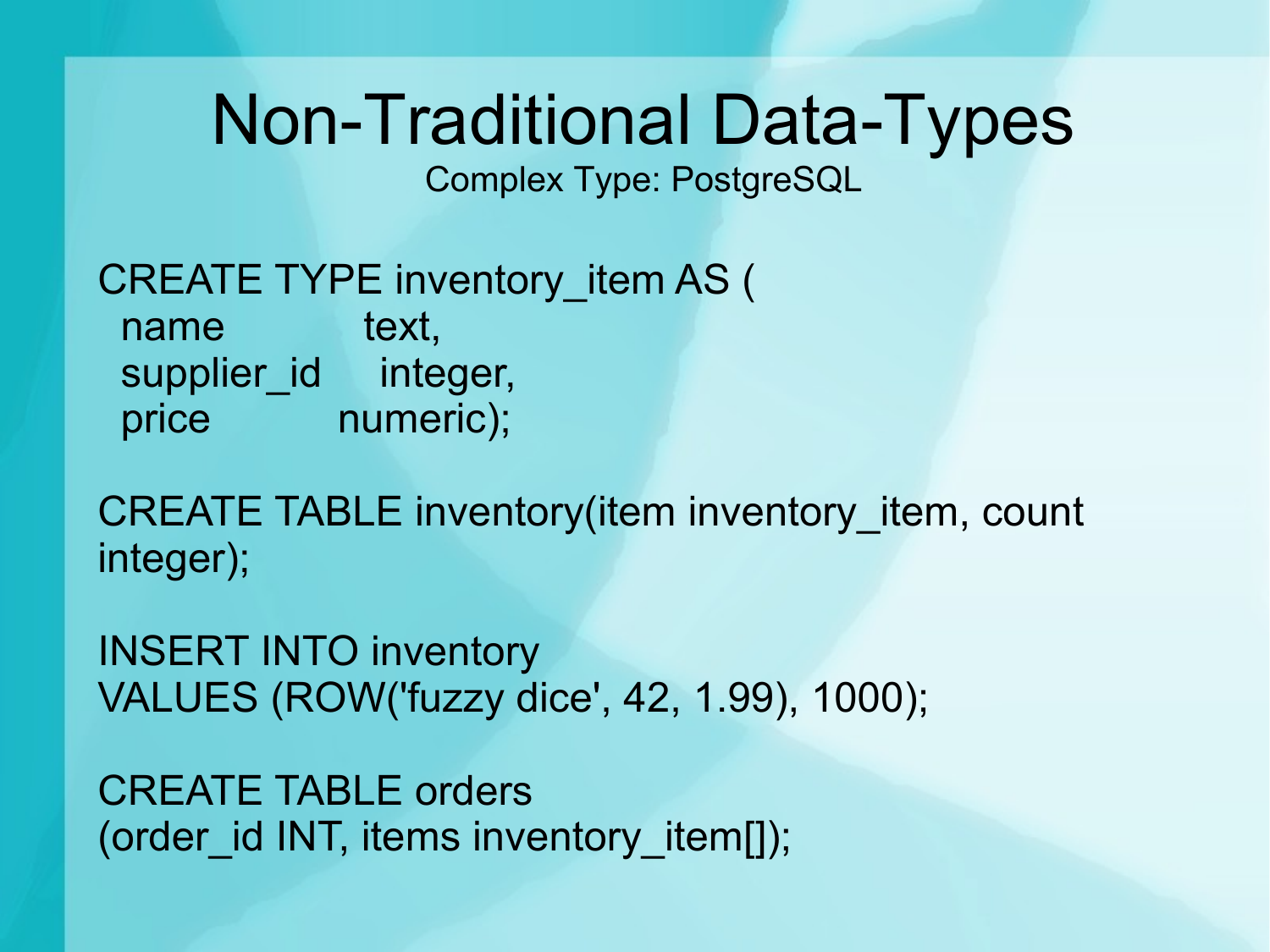### PostgreSQL HSTORE

http://www.postgresql.org/docs/current/static/hstore.html

•Supports key value data as a field type.

```
Key-Values can be indexed.
Key-Values CREATE TABLE user_profile (
  user_id INT NOT NULL PRIMARY KEY,
   profile HSTORE
);
```
CREATE INDEX user\_profile\_hstore ON user\_profile USING GIN (profile);

```
INSERT INTO user_profile(user_id, profile)
  VALUES ( 5, hstore('"Home City"=>"San Francisco","Occupation"=>"Sculptor"');
```
SELECT akeys(profile) FROM user\_profile WHERE user  $id = 5$ ;

UPDATE user\_profile SET profile = profile - 'Occupation' WHERE user\_id = 5;

SELECT user\_id FROM user\_profile WHERE (profile->'Occupation') IS NOT NULL;

Remove the "Occupation" key.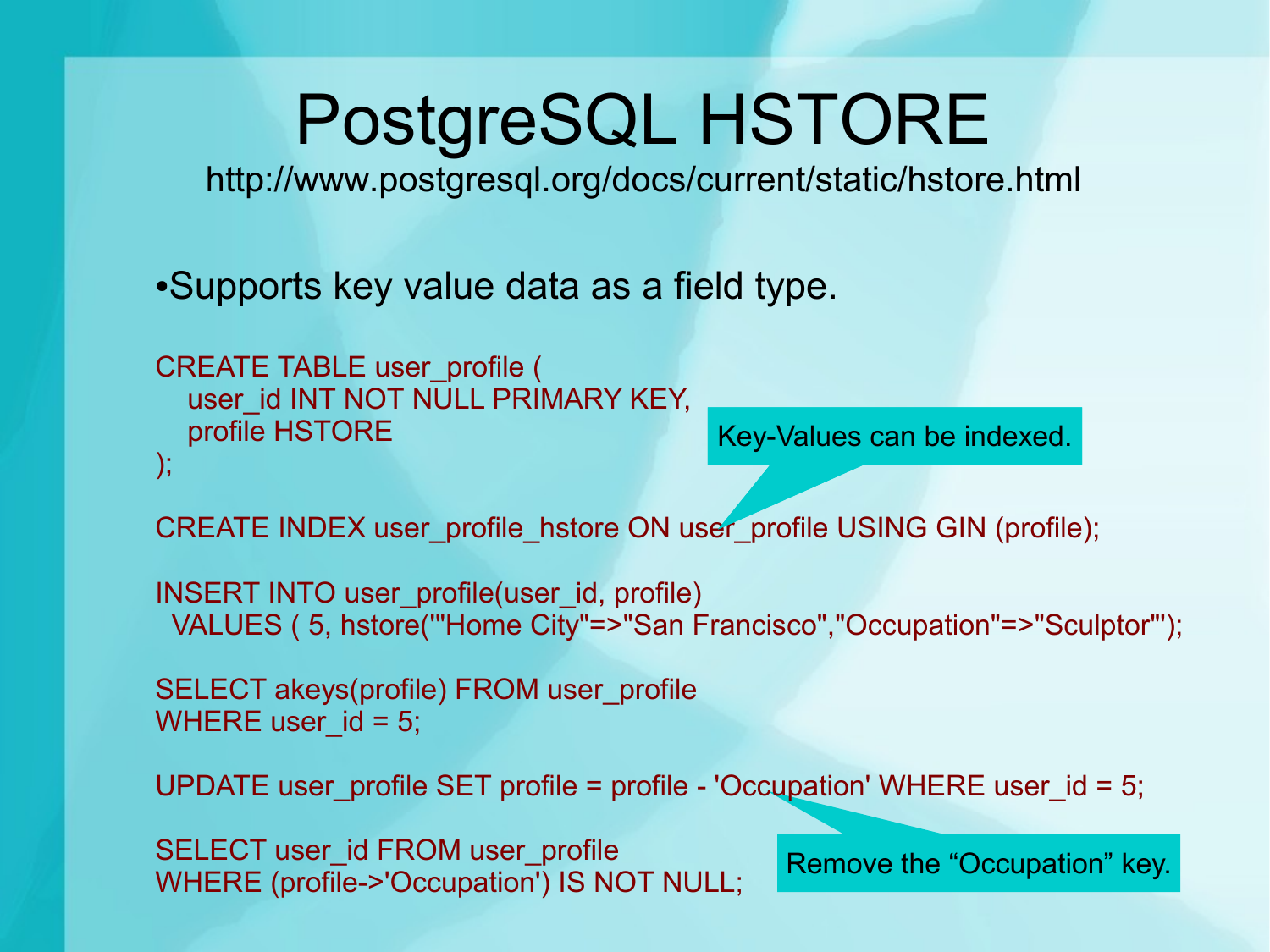### **Security**

| <b>System</b>     | Integrated<br>Authentication <sup>1</sup> | <b>LBAC</b> | <b>Field</b><br>Encryption <sup>1</sup> | <b>Version</b><br>Control <sup>1</sup> |
|-------------------|-------------------------------------------|-------------|-----------------------------------------|----------------------------------------|
| <b>SQLite</b>     | n/a                                       | n/a         | <b>No</b>                               | <b>No</b>                              |
| <b>MySQL</b>      | <b>No</b>                                 | <b>No</b>   | via methods                             | <b>Possible</b>                        |
| <b>PostgreSQL</b> | <b>Yes</b>                                | <b>No</b>   | via methods<br>(pgcyrpto)               | Possible                               |
| Informix/DB2      | <b>Yes</b>                                | <b>Yes</b>  | via methods                             | <b>Yes</b>                             |

<sup>1</sup>Integrated authentication, auditing, and/or data encryption may be a regulatory requirement for certain data elements under HIPPA, FERPA, PCI/DSS. All US corporations must implement a data-retention policy.